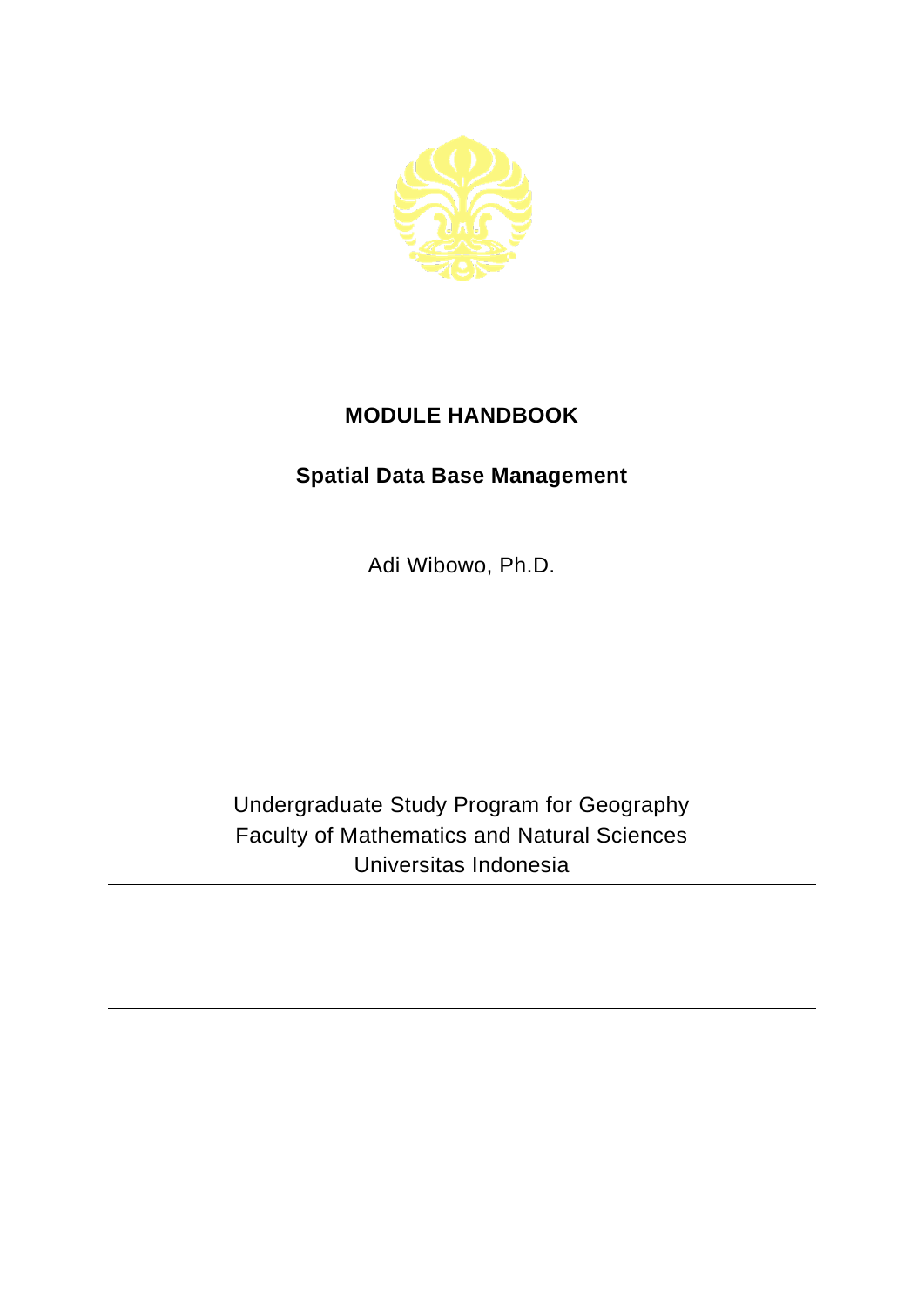| Module designation                                                 | Spatial Data Base Management                                                                                                                                                                                                                                                                                                                                                                                                                 |
|--------------------------------------------------------------------|----------------------------------------------------------------------------------------------------------------------------------------------------------------------------------------------------------------------------------------------------------------------------------------------------------------------------------------------------------------------------------------------------------------------------------------------|
| Semester(s) in which the module is<br>taught                       | Fifth (5th) Semester                                                                                                                                                                                                                                                                                                                                                                                                                         |
| Person responsible for the module                                  | Adi Wibowo, Ph.D.                                                                                                                                                                                                                                                                                                                                                                                                                            |
| Lecturer                                                           | Adi Wibowo, Ph.D.<br>1.<br>Iqbal Putut Ash Shidiq, M.Sc., Ph.D<br>2.<br>3.                                                                                                                                                                                                                                                                                                                                                                   |
| Language                                                           | Bahasa Indonesia                                                                                                                                                                                                                                                                                                                                                                                                                             |
| Relation to curriculum                                             | Elective                                                                                                                                                                                                                                                                                                                                                                                                                                     |
| Teaching methods                                                   | Student-centered Learning and combination with Cooperative Learning                                                                                                                                                                                                                                                                                                                                                                          |
| Workload (incl. contact hours, self-<br>study hours)               | 1.<br>Lectures: 100 minutes per week per semester<br>2.<br>Assignment: 120 minutes per week per semester<br>Independent study: 120 minutes per week per semester<br>3.<br>Minutes x weeks x semester: 340 x 14 x 1 = 4760 minutes per<br>4.<br>semester<br>5.<br>Midterm Examination: 100 minutes per semester<br>Final Examination: 100 minutes per semester<br>6.<br>Total workload per semester: 4950 minutes / 82 hours 40 minutes<br>7. |
| Credit points                                                      | $2$ (Two)                                                                                                                                                                                                                                                                                                                                                                                                                                    |
| Required and recommended pre-<br>requisites for joining the module | Geographic Information System<br>1.<br>Geographic Information System Lab<br>2.                                                                                                                                                                                                                                                                                                                                                               |
| Module objectives/intended learn-<br>ing outcomes                  | The learning achievement of this course is that students are able to<br>formulate database management for spatial data using geographic<br>information system software. The learning method used and trained is<br>to interactive lectures and active learning through small group<br>discussions and case studies-based learning. The language of<br>introduction used in this lecture is Indonesian.                                       |
| Content                                                            | Basic Concepts of Spatial Database Management in GIS<br>1.<br>Benefits and Uses of GIS Data Base Management<br>z.<br>3.<br>Procedure in spatial database management in GIS<br>Formulation of a spatial database for certain case studies<br>4.<br>5.<br>Application of GIS Data Base Management procedures in making<br>Data Base Management in certain case studies                                                                         |
| <b>Examination forms</b>                                           | $\overline{\phantom{a}}$                                                                                                                                                                                                                                                                                                                                                                                                                     |
| Study and examination require-<br>ments                            | Individual Score (35%)<br>1.<br>Group and Presentation Score (20%)<br>2.<br>Mid Examination (15%)<br>3.<br>Final Examination (30%)<br>4.                                                                                                                                                                                                                                                                                                     |